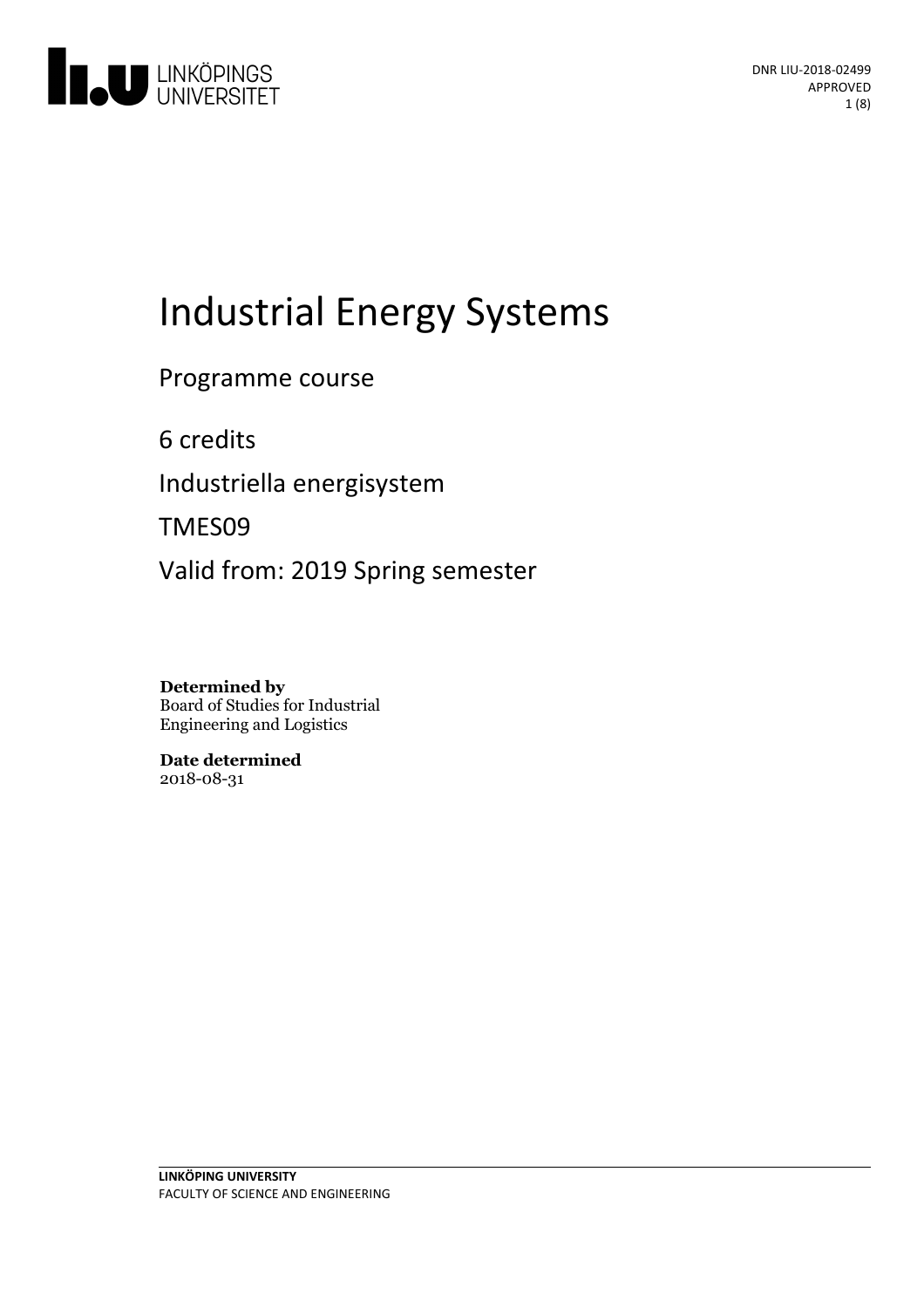# Main field of study

Energy and Environmental Engineering, Mechanical Engineering

### Course level

Second cycle

### Advancement level

A1X

### Course offered for

- Design and Product Development, M Sc in Engineering
- Industrial Engineering and Management International, M Sc in Engineering
- Industrial Engineering and Management, M Sc in Engineering
- Mechanical Engineering, M Sc in Engineering
- Applied Physics and Electrical Engineering International, M Sc in Engineering
- Applied Physics and Electrical Engineering, M Sc in Engineering

# Specific information

Not allowed in the same degree as TMES17, TMES21 or TMES31.

# Entry requirements

Note: Admission requirements for non-programme students usually also include admission requirements for the programme and threshold requirements for progression within the programme, or corresponding.

### Prerequisites

Courses in fluid mechanics and heat transfer

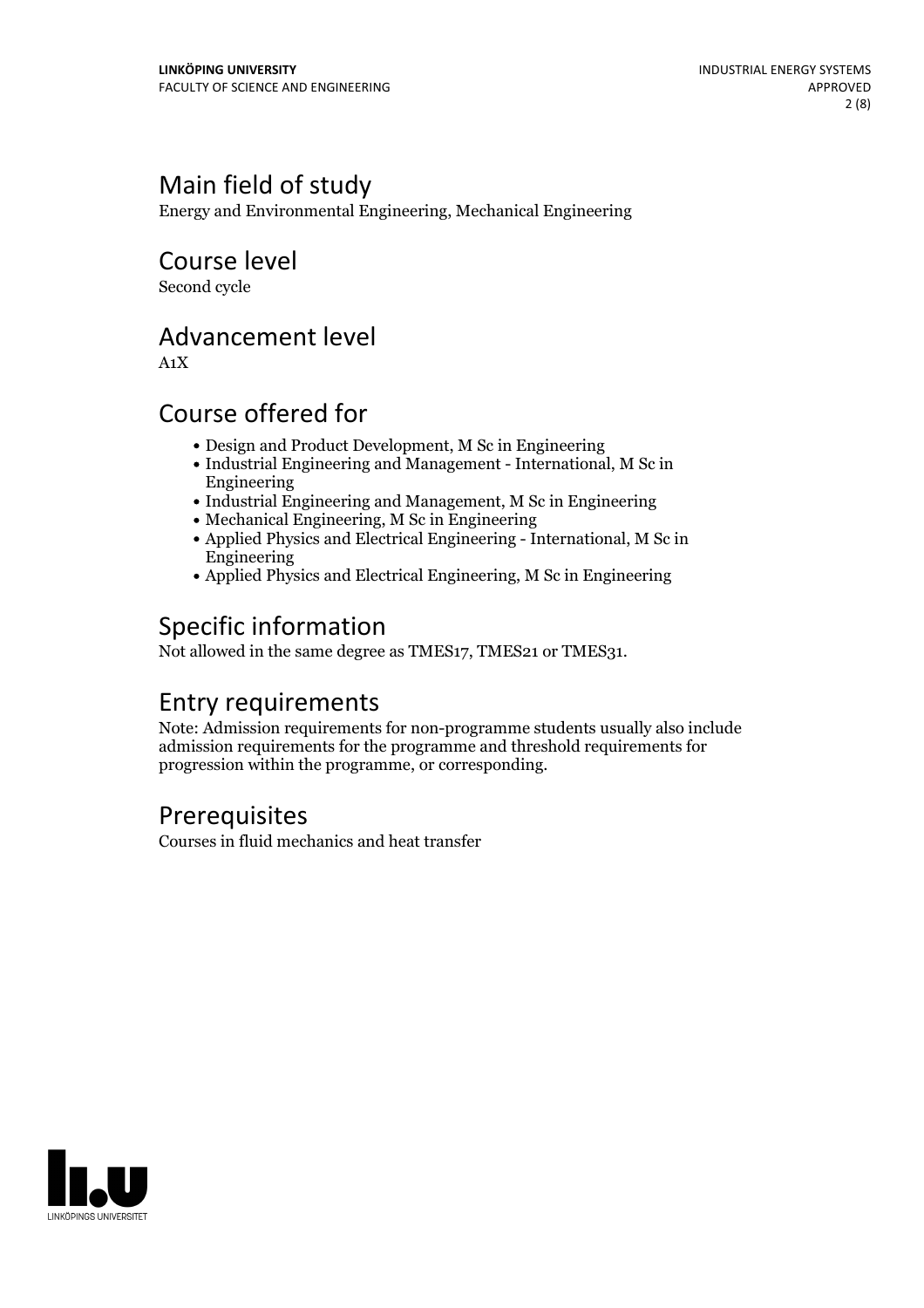# Intended learning outcomes

The overall aim of the course is to provide a systems perspective on energy supply and energy demand in different types of industrial systems with focus on energy efficiency. After completion of the course the student is able to:

- Describe, explain and illustrate overall structure and development of industrial energy use and the influence on its environment
- Describe and discuss the function of different industrial processes and their energy use
- Describe and critically use unit process categorization of energy demand
- Critically review and carry out industrial energy audits
- Describe and reflect upon different types of measures and their potentials within industrial energy systems
- Describe and reflect upon systems consequences from measures on the supply and demand side within industrial energy systems

### Course content

Structure, development and environmental consequences of industrial energy use, industrial use within Sweden and globally, analysis and estimations of potentials for energy efficiency measures, unit processes, production and support processes, technology development, energy economizing, energy effectiveness, industrial clusters, energy storage, load management, fuel conversion, energy audits, energy management.

# Teaching and working methods

The course is given in the form of tutorials, group work, seminars and computer lab. In connection to some learning moments there are also compulsory tasks.

# Examination

| UPG2 | Seminars            | 1 credits   | U.G        |
|------|---------------------|-------------|------------|
| UPG1 | Project             | 1.5 credits | U.G        |
| TEN3 | Written examination | 3.5 credits | U, 3, 4, 5 |

### Grades

Four-grade scale, LiU, U, 3, 4, 5

# Other information

#### **Supplementarycourses:**

Analysis and Modelling of Industrial Energy Systems, Building Energy Systems, Strategic Development of Sustainable Energy Systems, International Energy Markets.

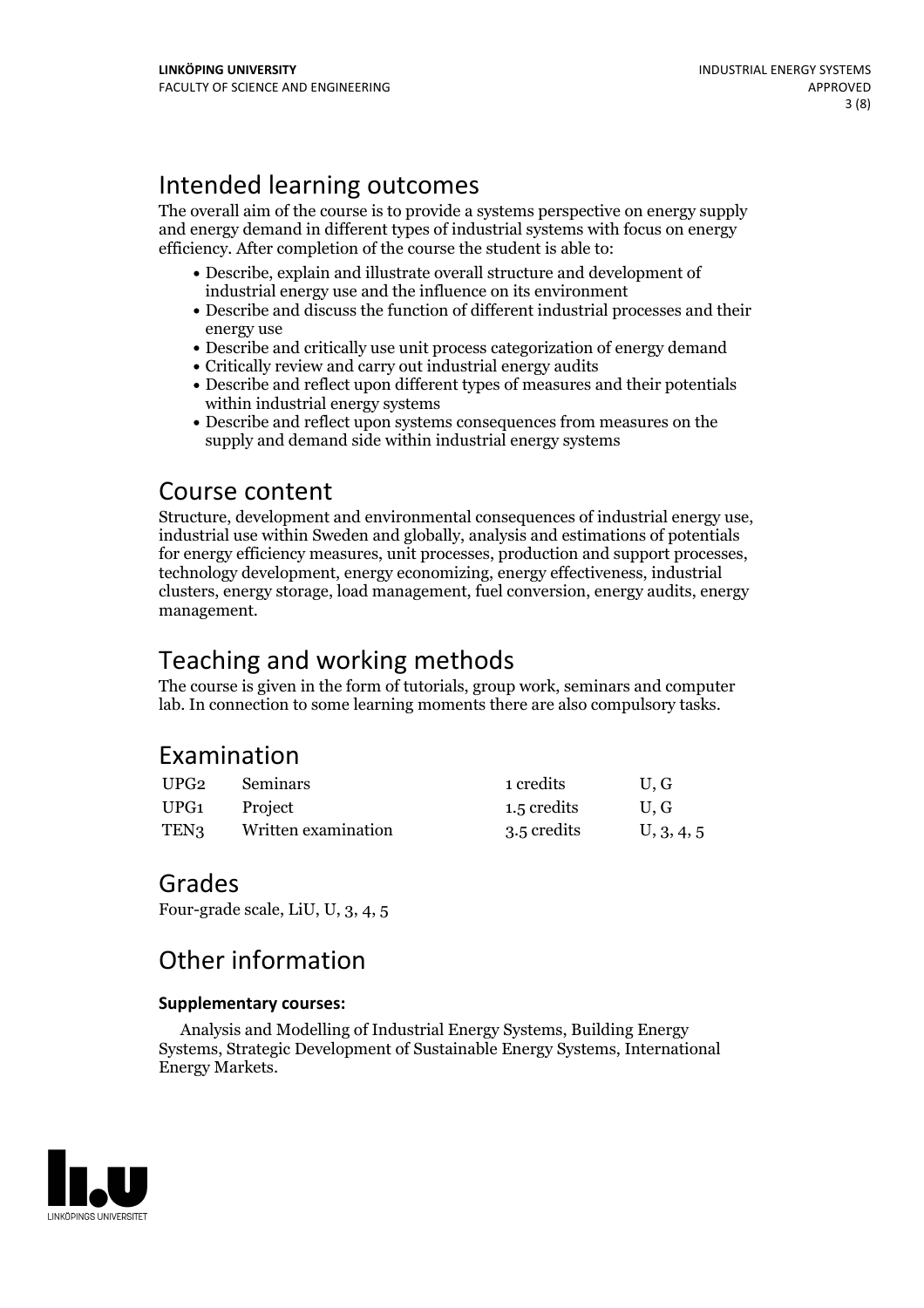### Department

Institutionen för ekonomisk och industriell utveckling

# Director of Studies or equivalent

Shahnaz Amiri

### Examiner

Patrik Thollander

# Education components

Preliminary scheduled hours: 40 h Recommended self-study hours: 120 h

### Course literature

#### **Books**

Thollander P., Karlsson M., Rohdin P., Rosenqvist J., (2019) *Energief ektivisering – energikartläggning, energiledning och styrmedel* Studentlitteratur ISBN: 9789144092478

#### **Other**

Thollander, Karlsson, & Rohdin, 2018, including distributed material available via course platform .

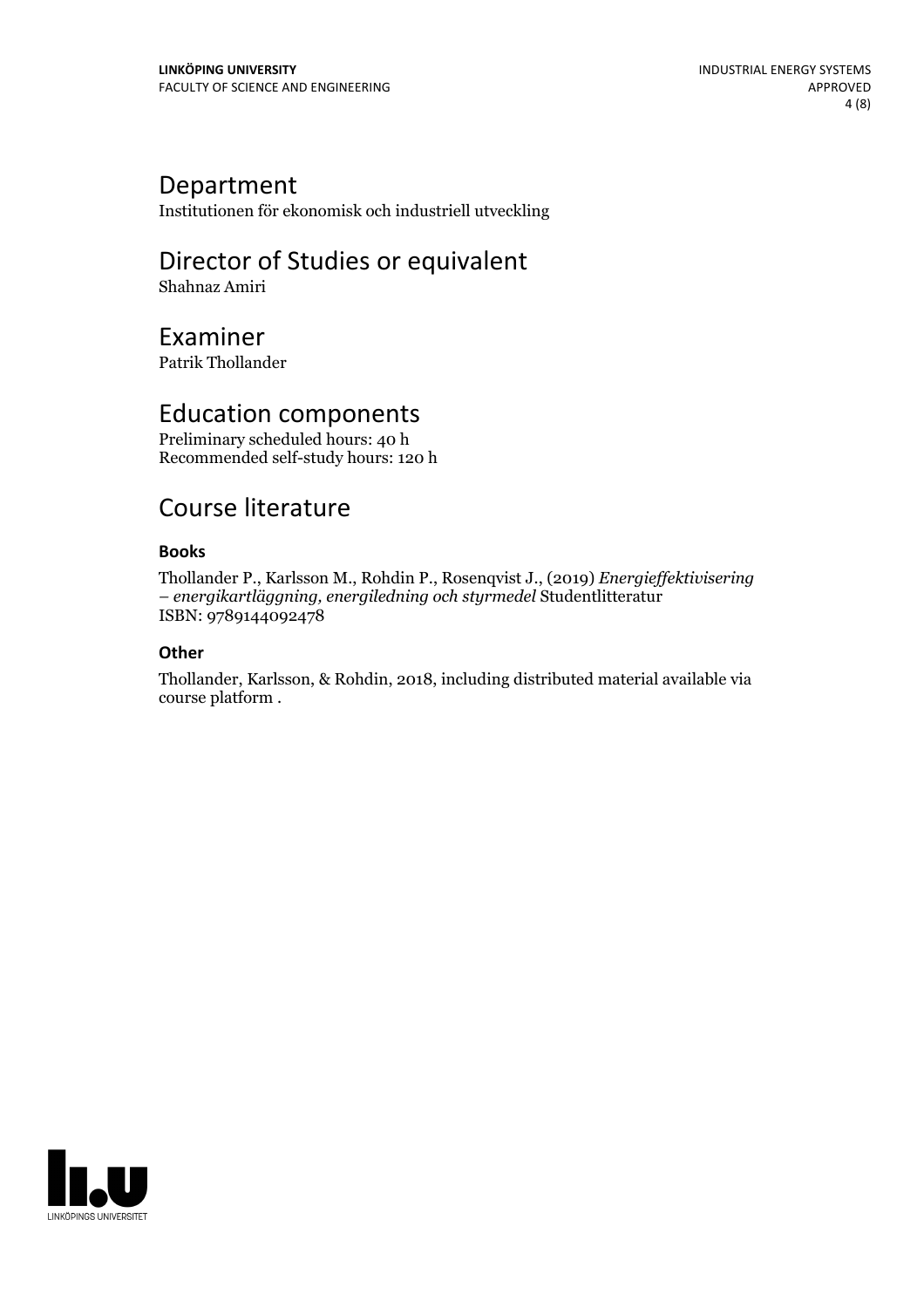# **Common rules**

#### **Course syllabus**

A syllabus has been established for each course. The syllabus specifies the aim and contents of the course, and the prior knowledge that a student must have in order to be able to benefit from the course.

#### **Timetabling**

Courses are timetabled after a decision has been made for this course concerning its assignment to a timetable module. A central timetable is not drawn up for courses with fewer than five participants. Most project courses do not have a central timetable.

#### **Interrupting a course**

The vice-chancellor's decision concerning regulations for registration, deregistration and reporting results (Dnr LiU-2015-01241) states that interruptions in study are to be recorded in Ladok. Thus, all students who do not participate in a course for which they have registered must record the interruption, such that the registration on the course can be removed. Deregistration from <sup>a</sup> course is carried outusing <sup>a</sup> web-based form: www.lith.liu.se/for-studenter/kurskomplettering?l=sv.

#### **Cancelled courses**

Courses with few participants (fewer than 10) may be cancelled or organised in a manner that differs from that stated in the course syllabus. The board of studies is to deliberate and decide whether a course is to be cancelled orchanged from the course syllabus.

#### **Regulations relatingto examinations and examiners**

Details are given in a decision in the university's rule book: http://styrdokument.liu.se/Regelsamling/VisaBeslut/622678.

#### **Forms of examination**

#### **Examination**

Written and oral examinations are held at least three times a year: once immediately after the end of the course, once in August, and once (usually) in one of the re-examination periods. Examinations held at other times are to follow a decision of the board of studies.

Principles for examination scheduling for courses that follow the study periods:

courses given in VT1 are examined for the first time in March, with re-

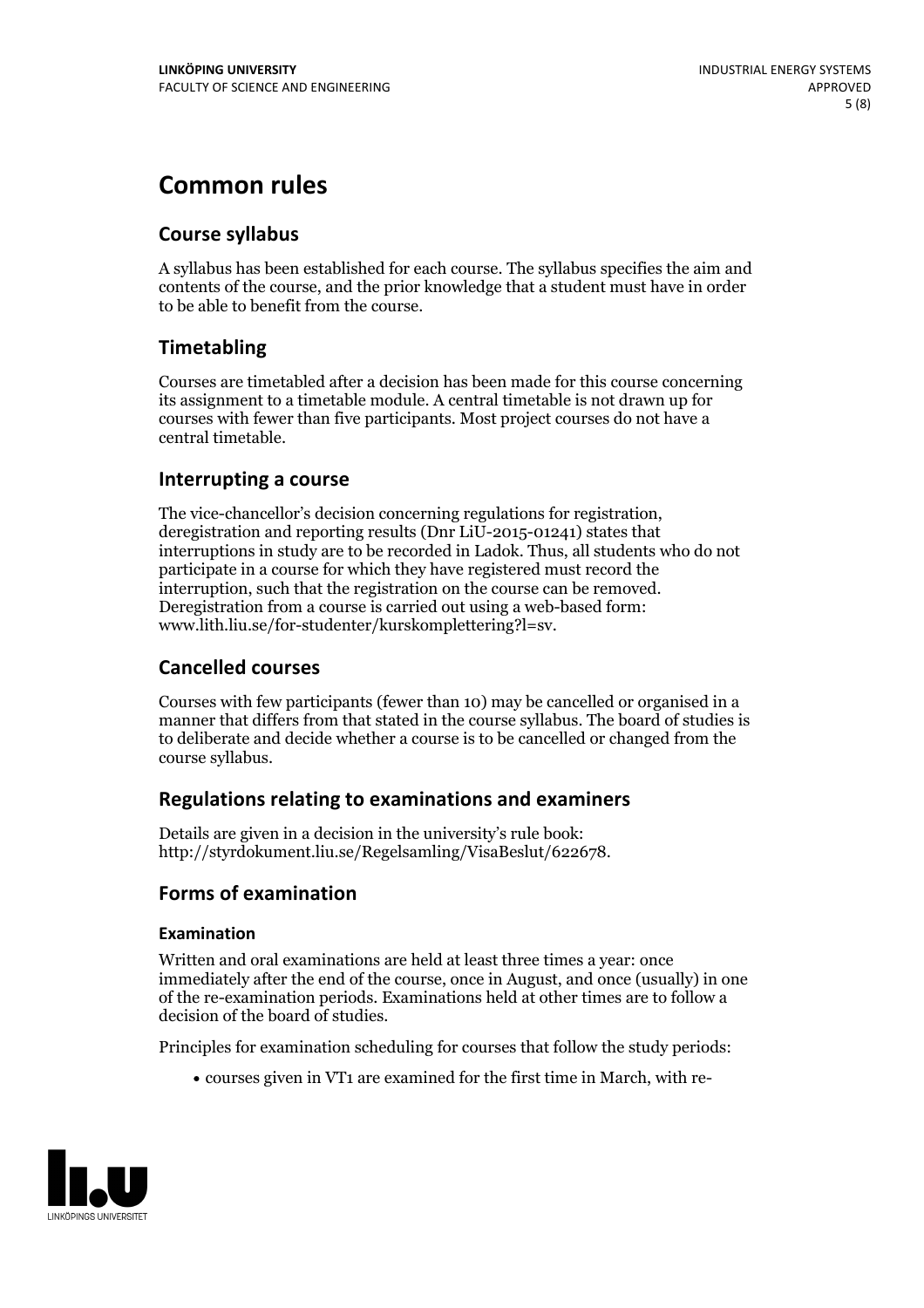examination in June and August

- courses given in VT2 are examined for the first time in May, with re-examination in August and October
- courses given in HT1 are examined for the first time in October, with re-examination in January and August
- courses given in HT2 are examined for the first time in January, with re-examination at Easter and in August.

The examination schedule is based on the structure of timetable modules, but there may be deviations from this, mainly in the case of courses that are studied and examined for several programmes and in lower grades (i.e. 1 and 2).

- Examinations for courses that the board of studies has decided are to be held in alternate years are held only three times during the year in which
- the course is given.<br>• Examinations for courses that are cancelled or rescheduled such that they are not given in one or several years are held three times during the year that immediately follows the course, with examination scheduling that corresponds to the scheduling that was in force before the course was cancelled or rescheduled.<br>• If teaching is no longer given for a course, three examination occurrences
- are held during the immediately subsequent year, while examinations are at the same time held for any replacement course that is given, or alternatively in association with other re-examination opportunities. Furthermore, an examination is held on one further occasion during the next subsequent year, unless the board of studies determines otherwise.<br>• If a course is given during several periods of the year (for programmes, or
- on different occasions for different programmes) the board orboards of studies determine together the scheduling and frequency of re-examination occasions.

#### **Registration for examination**

In order to take an examination, a student must register in advance at the Student Portal during the registration period, which opens 30 days before the date of the examination and closes 10 days before it. Candidates are informed of the location of the examination by email, four days in advance. Students who have not registered for an examination run the risk of being refused admittance to the examination, if space is not available.

Symbols used in the examination registration system:

- \*\* denotes that the examination is being given for the penultimate time.
- \* denotes that the examination is being given for the last time.

#### **Code of conduct for students during examinations**

Details are given in a decision in the university's rule book: http://styrdokument.liu.se/Regelsamling/VisaBeslut/622682.

#### **Retakes for higher grade**

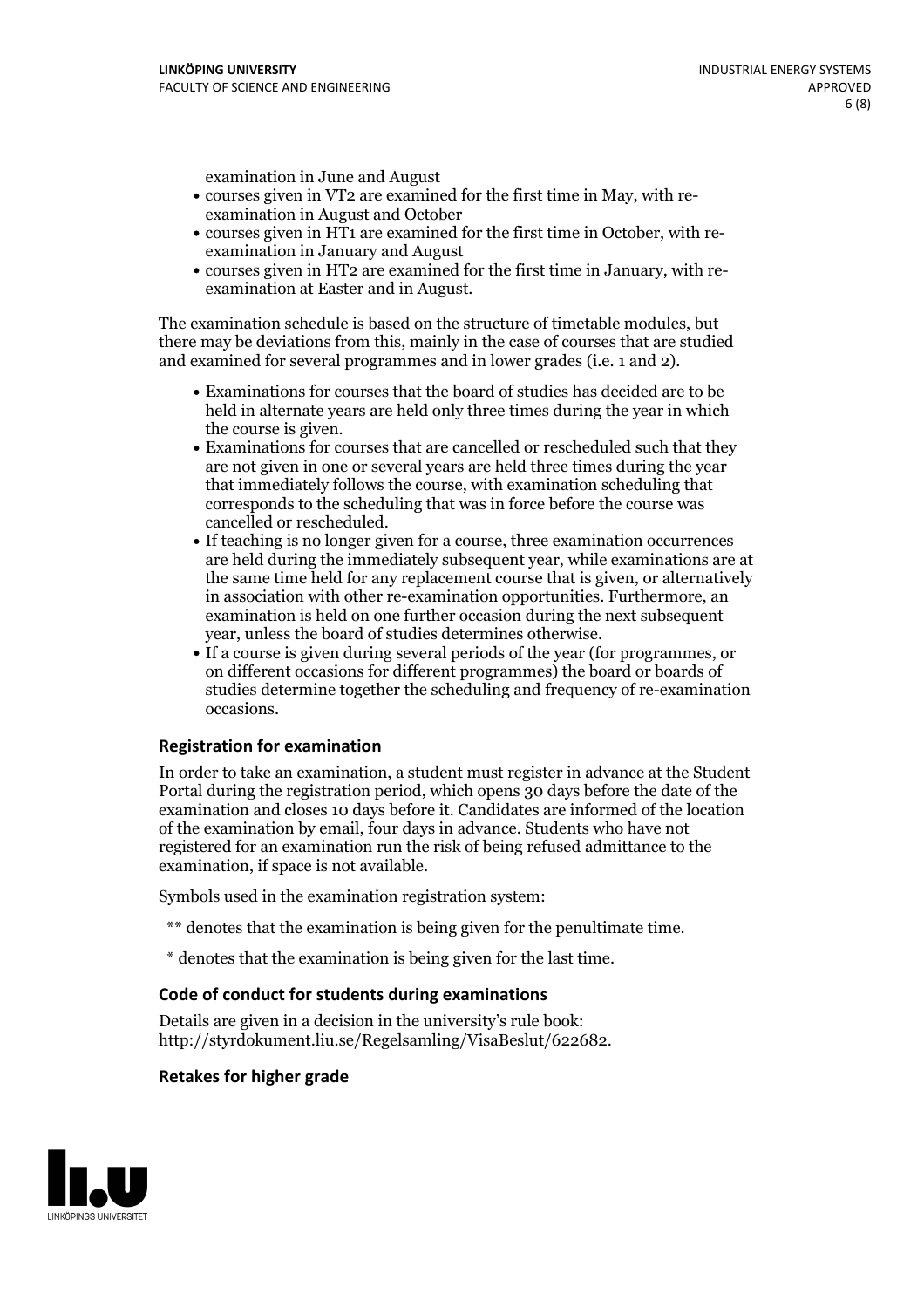Students at the Institute of Technology at LiU have the right to retake written examinations and computer-based examinations in an attempt to achieve a higher grade. This is valid for all examination components with code "TEN" and "DAT". The same right may not be exercised for other examination components, unless otherwise specified in the course syllabus.

#### **Retakes of other forms of examination**

Regulations concerning retakes of other forms of examination than written examinations and computer-based examinations are given in the LiU regulations for examinations and examiners, http://styrdokument.liu.se/Regelsamling/VisaBeslut/622678.

#### **Plagiarism**

For examinations that involve the writing of reports, in cases in which it can be assumed that the student has had access to other sources (such as during project work, writing essays, etc.), the material submitted must be prepared in accordance with principles for acceptable practice when referring to sources (references or quotations for which the source is specified) when the text, images, ideas, data, etc. of other people are used. It is also to be made clear whether the author has reused his or her own text, images, ideas, data, etc. from previous examinations.

A failure to specify such sources may be regarded as attempted deception during examination.

#### **Attempts to cheat**

In the event of <sup>a</sup> suspected attempt by <sup>a</sup> student to cheat during an examination, or when study performance is to be assessed as specified in Chapter <sup>10</sup> of the Higher Education Ordinance, the examiner is to report this to the disciplinary board of the university. Possible consequences for the student are suspension from study and a formal warning. More information is available at https://www.student.liu.se/studenttjanster/lagar-regler-rattigheter?l=sv.

#### **Grades**

The grades that are preferably to be used are Fail (U), Pass (3), Pass not without distinction  $(4)$  and Pass with distinction  $(5)$ . Courses under the auspices of the faculty board of the Faculty of Science and Engineering (Institute of Technology) are to be given special attention in this regard.

- 1. Grades U, 3, 4, 5 are to be awarded for courses that have written
- examinations. 2. Grades Fail (U) and Pass (G) may be awarded for courses with <sup>a</sup> large degree of practical components such as laboratory work, project work and group work.

#### **Examination components**

- 
- 1. Grades U, 3, 4, <sup>5</sup> are to be awarded for written examinations (TEN). 2. Grades Fail (U) and Pass (G) are to be used for undergraduate projects and other independent work.